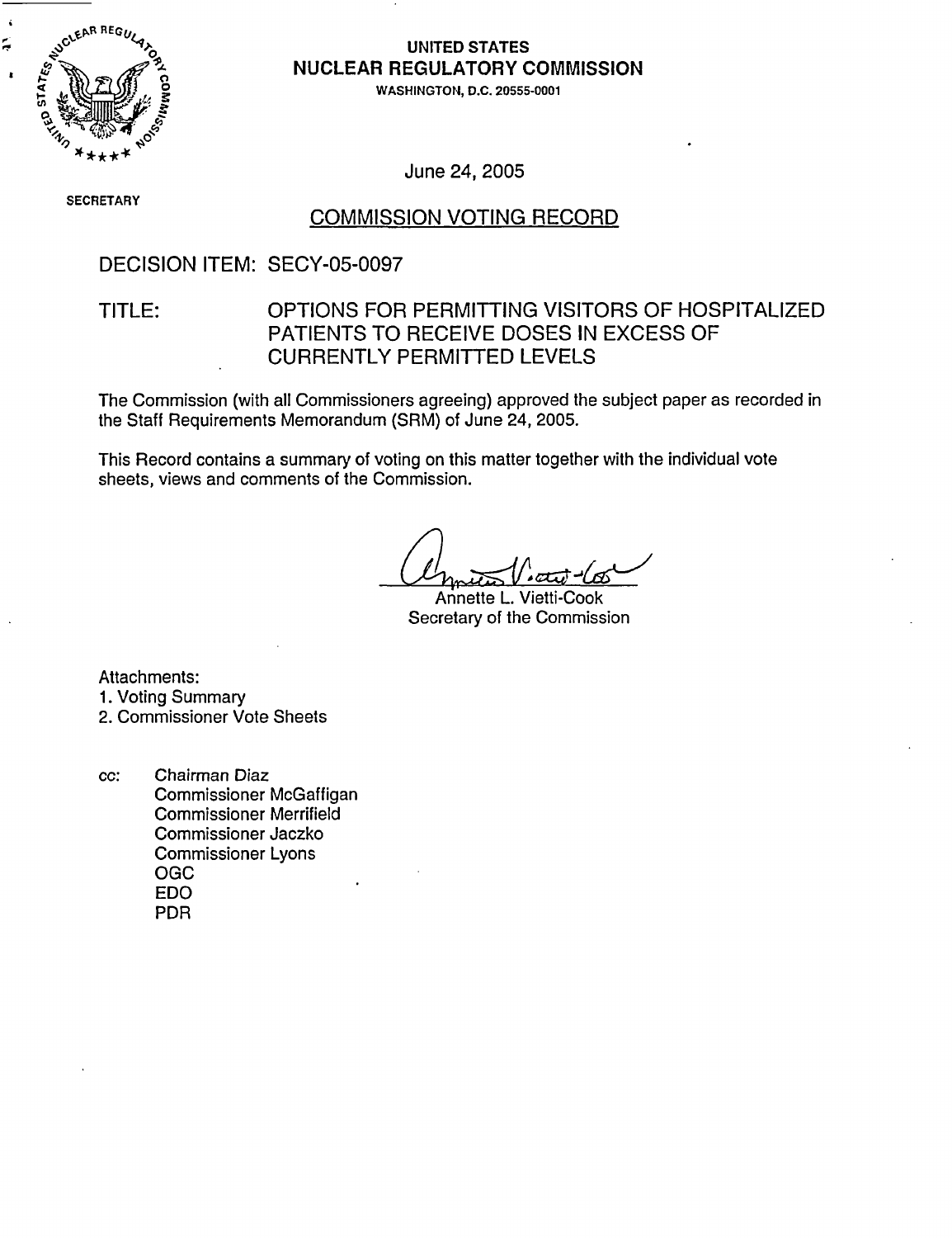### VOTING SUMMARY - SECY-05-0097

 $\ddot{\bullet}$ 

 $\ddot{\phantom{a}}$ 

### RECORDED VOTES

|                         | <b>NOT</b><br>APRVD DISAPRVD ABSTAIN PARTICIP COMMENTS |    | <b>DATE</b> |
|-------------------------|--------------------------------------------------------|----|-------------|
| CHRM. DIAZ              | X                                                      |    | 6/19/05     |
| COMR. McGAFFIGAN        | $\mathsf{X}$                                           | X  | 6/6/05      |
| <b>COMR. MERRIFIELD</b> | X                                                      | X  | 6/7/05      |
| COMR. JACZKO            | X                                                      | X. | 6/20/05     |
| <b>COMR. LYONS</b>      | Χ                                                      | Χ  | 6/13/05     |

# COMMENT RESOLUTION

 $\overline{\phantom{a}}$ 

 $\lambda$ 

In their vote sheets, all Commissioners approved the staff's recommendation and some provided additional comments. Subsequently, the comments of the Commission were incorporated into the guidance to staff as reflected in the SRM issued on June 24, 2005.

 $\sim$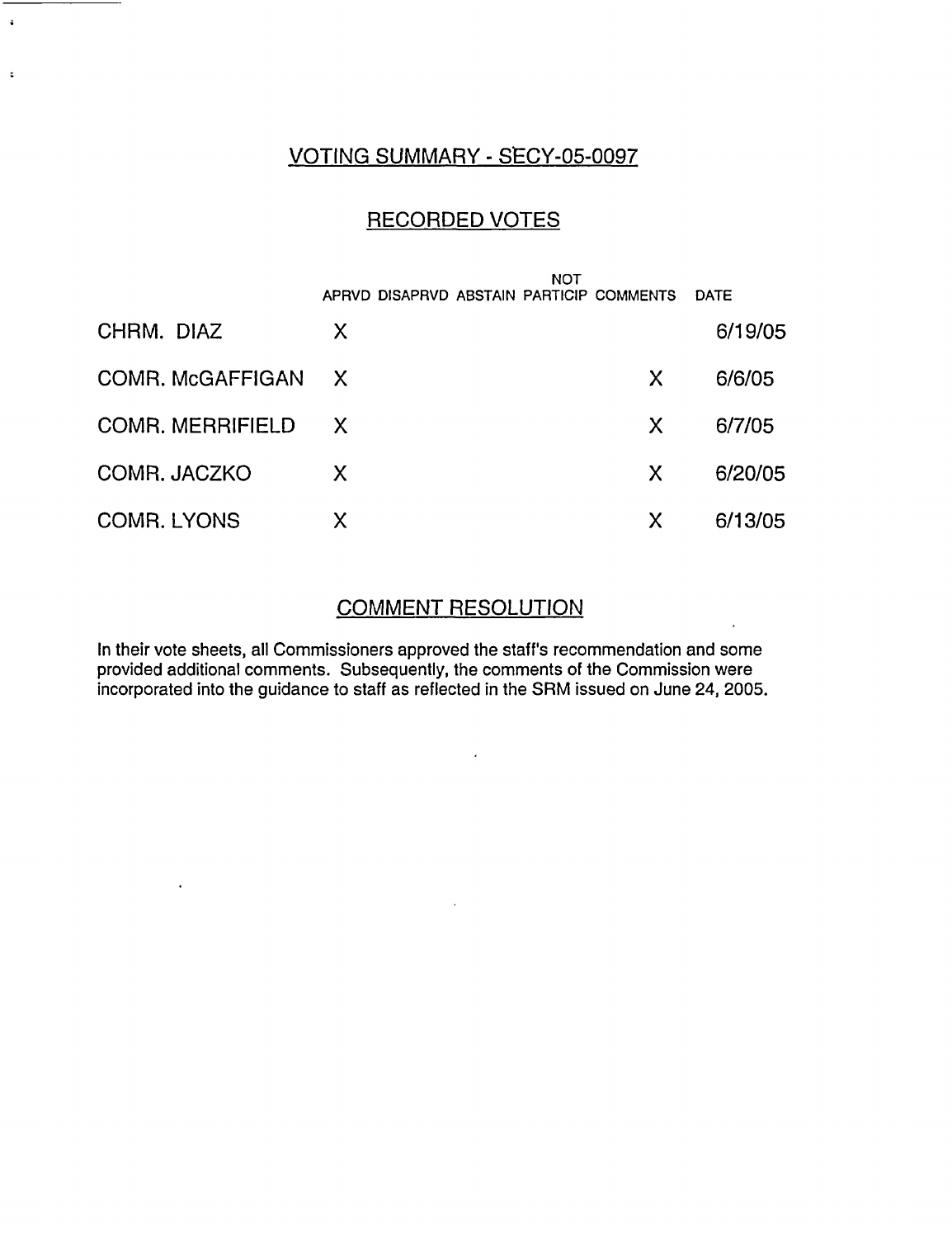# RESPONSE SHEET

TO: Annette Vietti-Cook, Secretary

FROM: CHAIRMAN DIAZ

SUBJECT: SECY-05-0097 - OPTIONS FOR PERMITTING VISITORS OF HOSPITALIZED PATIENTS TO RECEIVE DOSES IN EXCESS OF CURRENTLY PERMITTED LEVELS

Approved  $\begin{picture}(180,190)(0) \put(0,0){\line(1,0){15}} \put(15,0){\line(1,0){15}} \put(15,0){\line(1,0){15}} \put(15,0){\line(1,0){15}} \put(15,0){\line(1,0){15}} \put(15,0){\line(1,0){15}} \put(15,0){\line(1,0){15}} \put(15,0){\line(1,0){15}} \put(15,0){\line(1,0){15}} \put(15,0){\line(1,0){15}} \put(15,0){\line(1,0){15$ Not Participating

COMMENTS:

 $\ddot{\phantom{a}}$ 

 $\overline{\text{SIGI}}$ \q a, **-5b- zO**  $\bigcirc$  DATE  $\bigcirc$ 

Entered on "STARS" Yes Mo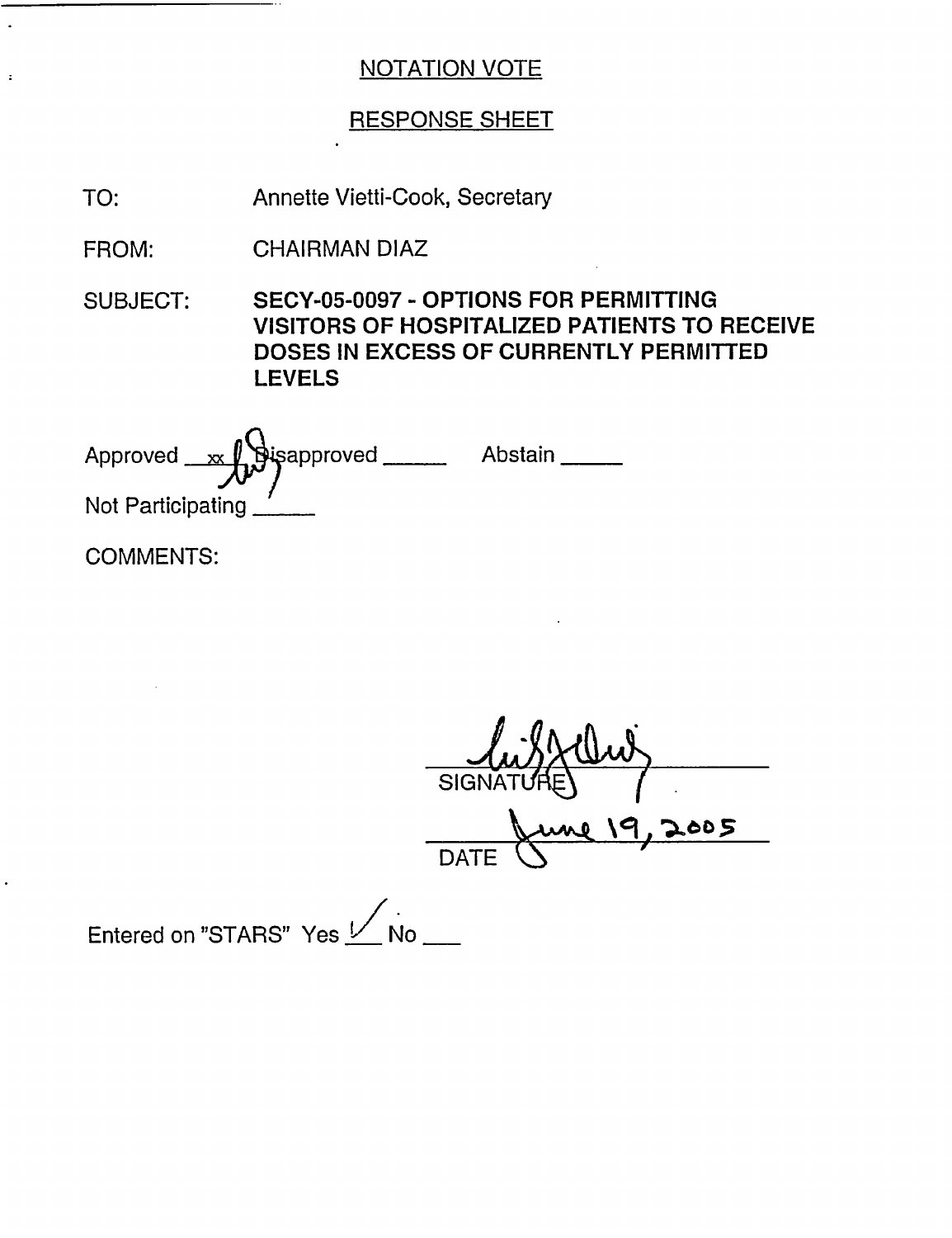# RESPONSE SHEET

| TO:                      | Annette Vietti-Cook, Secretary                                                                                                                                 |  |
|--------------------------|----------------------------------------------------------------------------------------------------------------------------------------------------------------|--|
| FROM:                    | <b>COMMISSIONER MCGAFFIGAN</b>                                                                                                                                 |  |
| <b>SUBJECT:</b>          | SECY-05-0097 - OPTIONS FOR PERMITTING<br><b>VISITORS OF HOSPITALIZED PATIENTS TO RECEIVE</b><br><b>DOSES IN EXCESS OF CURRENTLY PERMITTED</b><br><b>LEVELS</b> |  |
|                          | w/comments<br>Approved X Disapproved Abstain                                                                                                                   |  |
| Not Participating ______ |                                                                                                                                                                |  |
| <b>COMMENTS:</b>         |                                                                                                                                                                |  |
|                          | See attached comments.                                                                                                                                         |  |

 $\mathcal{M}_{\mathcal{A}}$ SIGNATURE  $2005$ 6  $\frac{\sqrt{\mu}}{DATE}$ 

Entered on "STARS" Yes **K** No \_\_\_

 $\ddot{\phantom{0}}$  $\overline{\phantom{a}}$ 

 $\ddot{\phantom{a}}$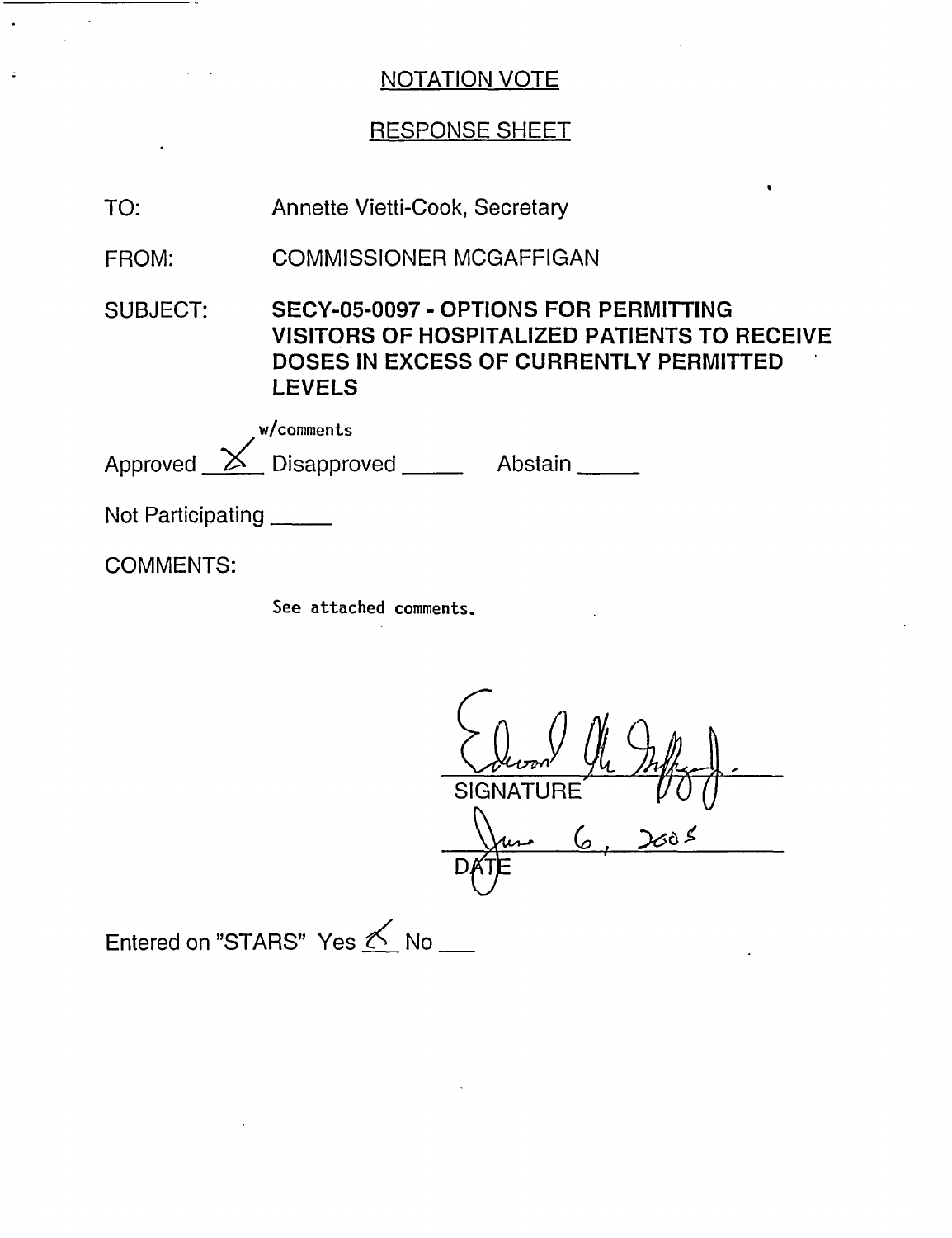#### Commissioner McGaffiqan's Comments on SECY-05-0097

I approve the staff's recommended Option 3 to allow licensees to justify doses to caregivers on a case-by-case basis. The staff did a good job of promptly putting this paper together at Commission direction and outlining the options.

Option 3 makes a lot of sense and is a position I have advocated, most recently during the annual Commission meeting with the Advisory Committee on the Medical Use of Isotopes (ACMUI). I approve Option 3 because it allows the staff to put something in place quickly versus a rulemaking which could take years to complete. As I stated in my vote on SECY-04-0107, I think it is important for the staff to have a method for quickly making determinations to allow family members and other close associates if a patient to receive higher doses when there are exceptional circumstances. I appreciate the overwhelming support of ACMUI and the Agreements States for this approach.

If we ever revise Part 35, we could consider completing a rulemaking, but at this point Option 3 is the best option. I would hope that the appropriate guidance documents will be completed by June 2006, as the staff proposes, or perhaps even earlier. Again, I appreciate the staffs efforts to bring this matter to a successful conclusion in an effective and efficient manner.

 $700 -$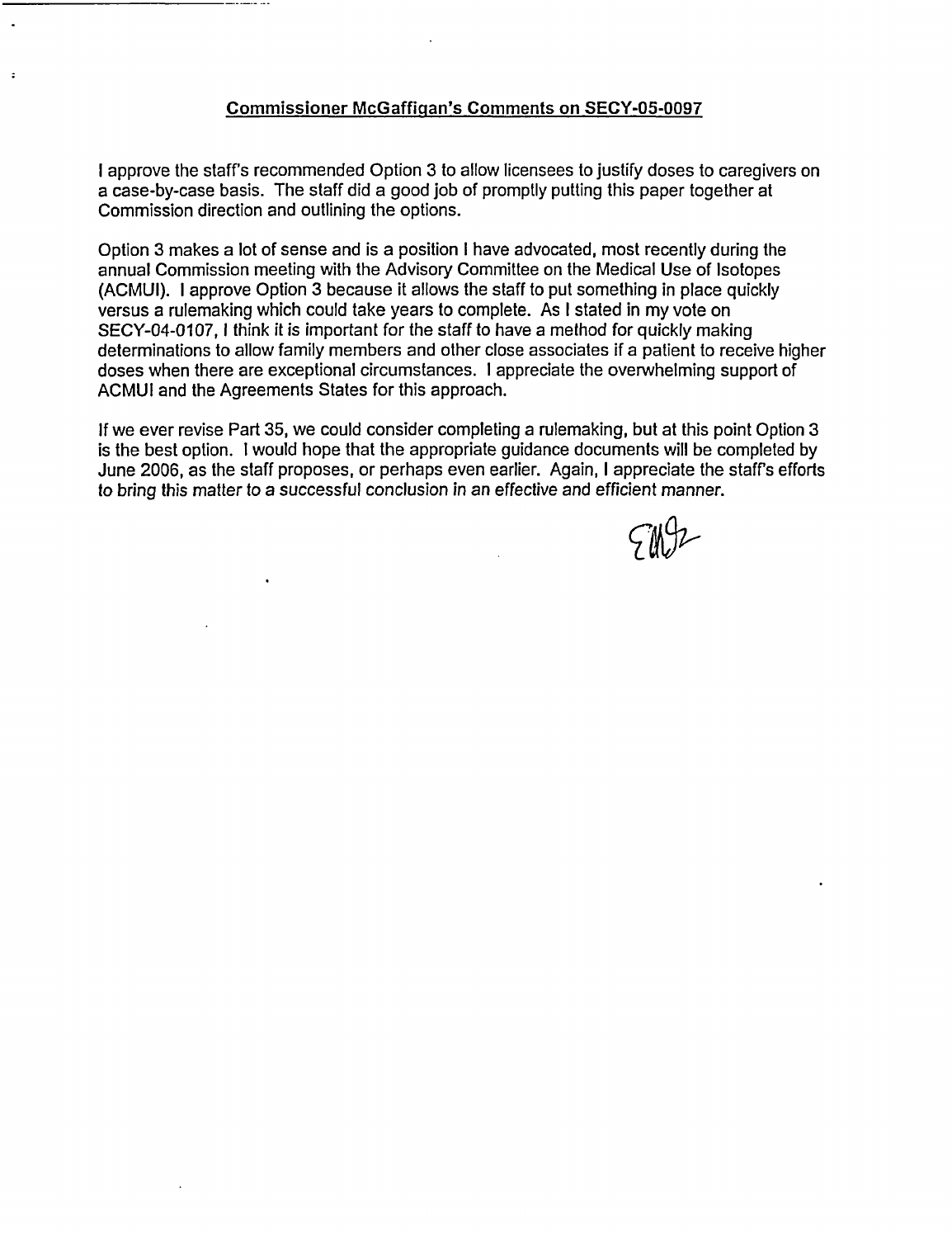# RESPONSE SHEET

TO: Annette Vietti-Cook, Secretary

FROM: COMMISSIONER MERRIFIELD

SUBJECT: SECY-05-0097 - OPTIONS FOR PERMITTING VISITORS OF HOSPITALIZED PATIENTS TO RECEIVE DOSES IN EXCESS OF CURRENTLY PERMITTED LEVELS

Approved / Disapproved \_\_\_\_\_\_ Abstain \_\_\_\_\_

Not Participating \_\_\_\_\_

COMMENTS:

*4 -* **c;** o

SIGNATURE **DATE** 

Entered on "STARS" Yes  $\angle$  No \_\_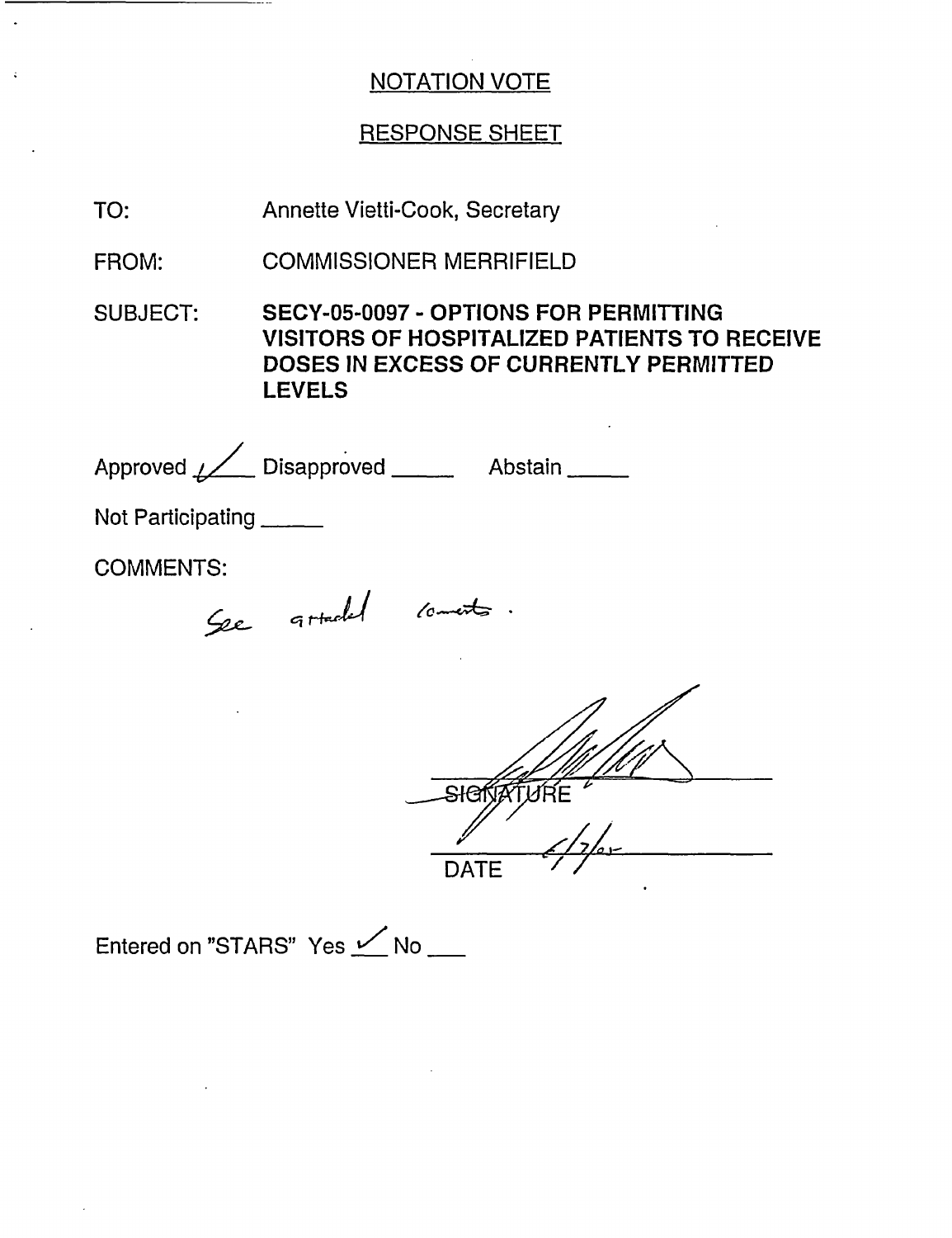#### Comments from Commissioner Merrifield on SECY-05-0097:

I approve the staff recommended option 3 as outlined in SECY-05-0097, Options for Permitting Visitors of Hospitalized Patients to Receive Doses in Excess of Currently Permitted Levels. This is a concern associated with a relative small number of medical cases, but it is important to address this issue in a timely manner using a common sense approach. The staff has derived a suitable option that does not require rulemaking. One caution to the staff, however, is that the implementing procedures to be developed should be clear, concise, and not overly burdensome to the licensee. Often when these situations arise, timing becomes a critical issue. The licensee needs to know precisely and clearly what information must be submitted to the NRC for an appropriate regulatory decision.

6/ X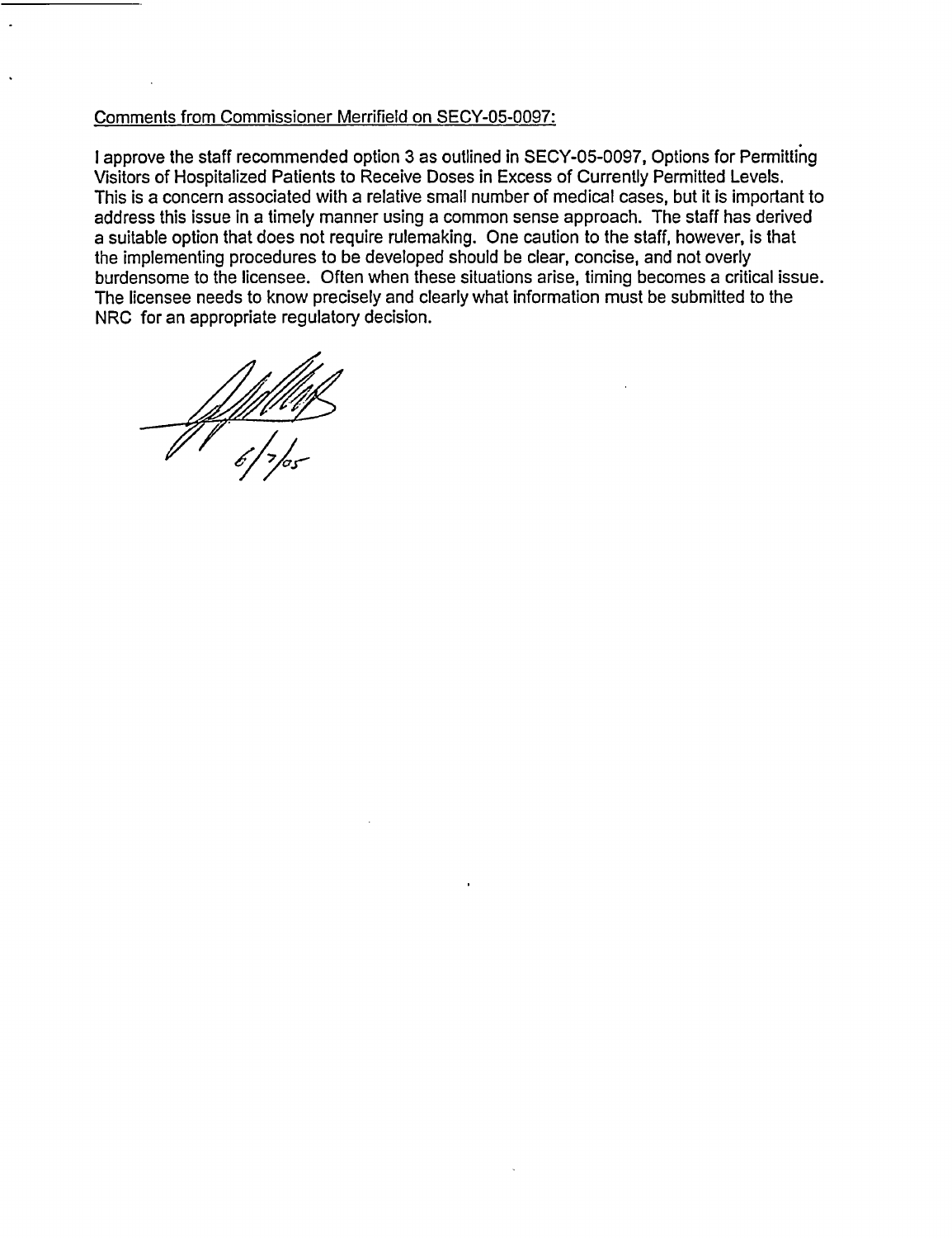# RESPONSE SHEET

- TO: Annette Vietti-Cook, Secretary
- FROM: COMMISSIONER JACZKO

SUBJECT: SECY-05-0097 - OPTIONS FOR PERMITTING VISITORS OF HOSPITALIZED PATIENTS TO RECEIVE DOSES IN EXCESS OF CURRENTLY PERMITTED LEVELS

Approved  $X$  Disapproved Abstain

Not Participating \_\_\_\_\_

COMMENTS:

See attached comments.

**SIGRATURE**  $\mathsf{DATE}$ 

Entered on "STARS" Yes  $X$  No  $\_\_$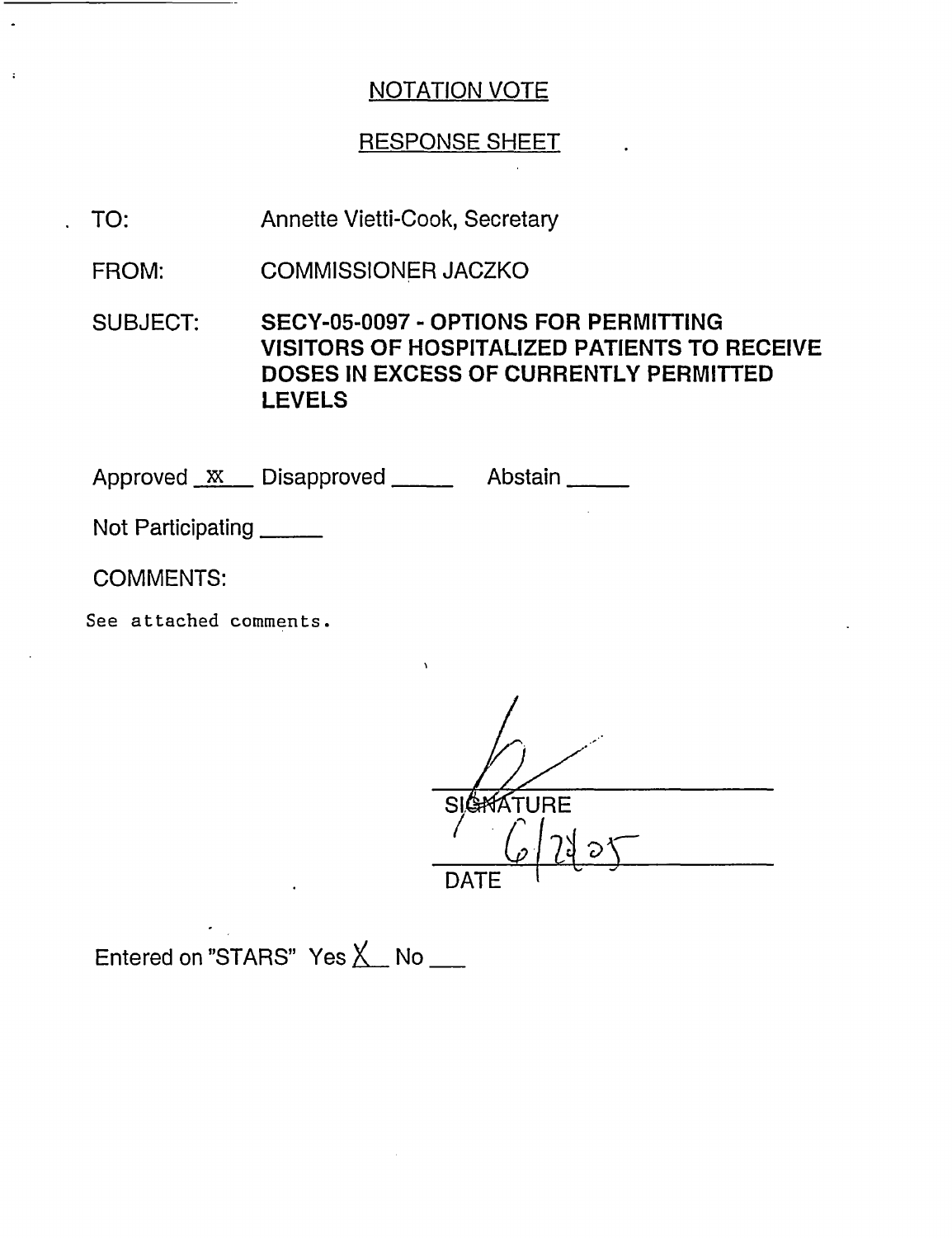#### **Commissioner Jaczko's Comments on** SECY-05-0097 **Options for Permitting Visitors of Hospitalized Patients to Receive Doses** in **excess of Currently Permitted Levels**

I approve the staff's recommended Option 3 to develop procedures and facilitate approval of licensee-established limits to justify doses to caregivers on a case-specific basis. I was convinced of the need to take such action following my May 4, 2005, visit to the University of Pennsylvania hospital. During that visit, I had the opportunity to speak with medical staff who oversee patient neuroblastoma (lodine-131 base therapy) treatments in children. I heard first hand how patient response and recovery to the treatments are often much better when caregivers (or parents) are actively involved in caring for and comforting them. The opportunity to meet with and discuss this important issue with hospital staff demonstrate how NRC action in this area would positively impact the lives of the members of the public in the beneficial and safe use of NRC-licensed materials.

 $\sim$  $\omega$  /  $\rho$  |  $\gamma$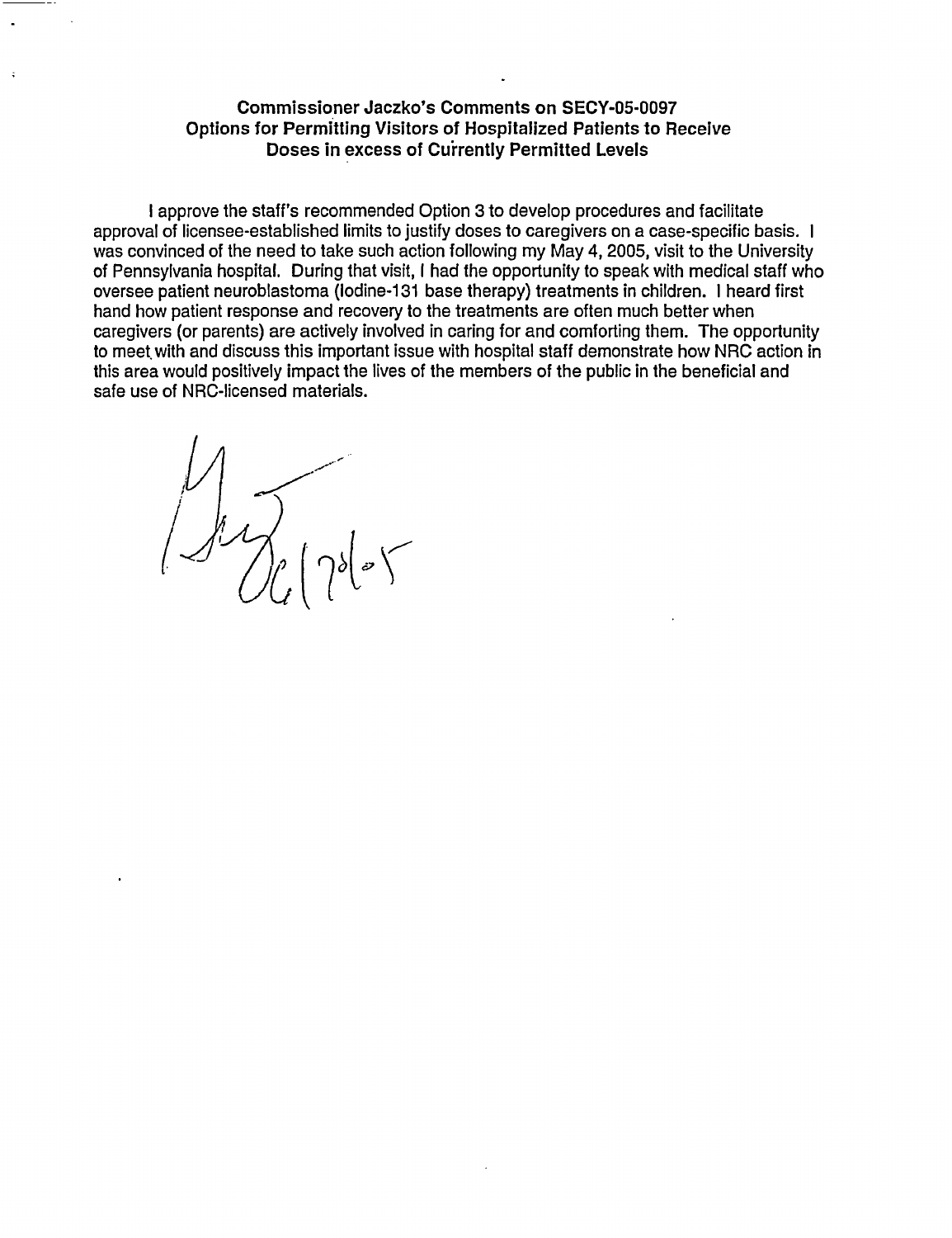# RESPONSE SHEET

TO: Annette Vietti-Cook, Secretary

FROM: COMMISSIONER LYONS

SUBJECT: SECY-05-0097 - OPTIONS FOR PERMITTING VISITORS OF HOSPITALIZED PATIENTS TO RECEIVE DOSES IN EXCESS OF CURRENTLY PERMITTED LEVELS

Approved x Disapproved Abstain

Not Participating

COMMENTS:

See attached comments.

*9 1-2--,* , SIGN

*& Z13ZO S* DATE

Entered on "STARS" Yes  $\frac{X}{X}$  No  $\frac{X}{X}$